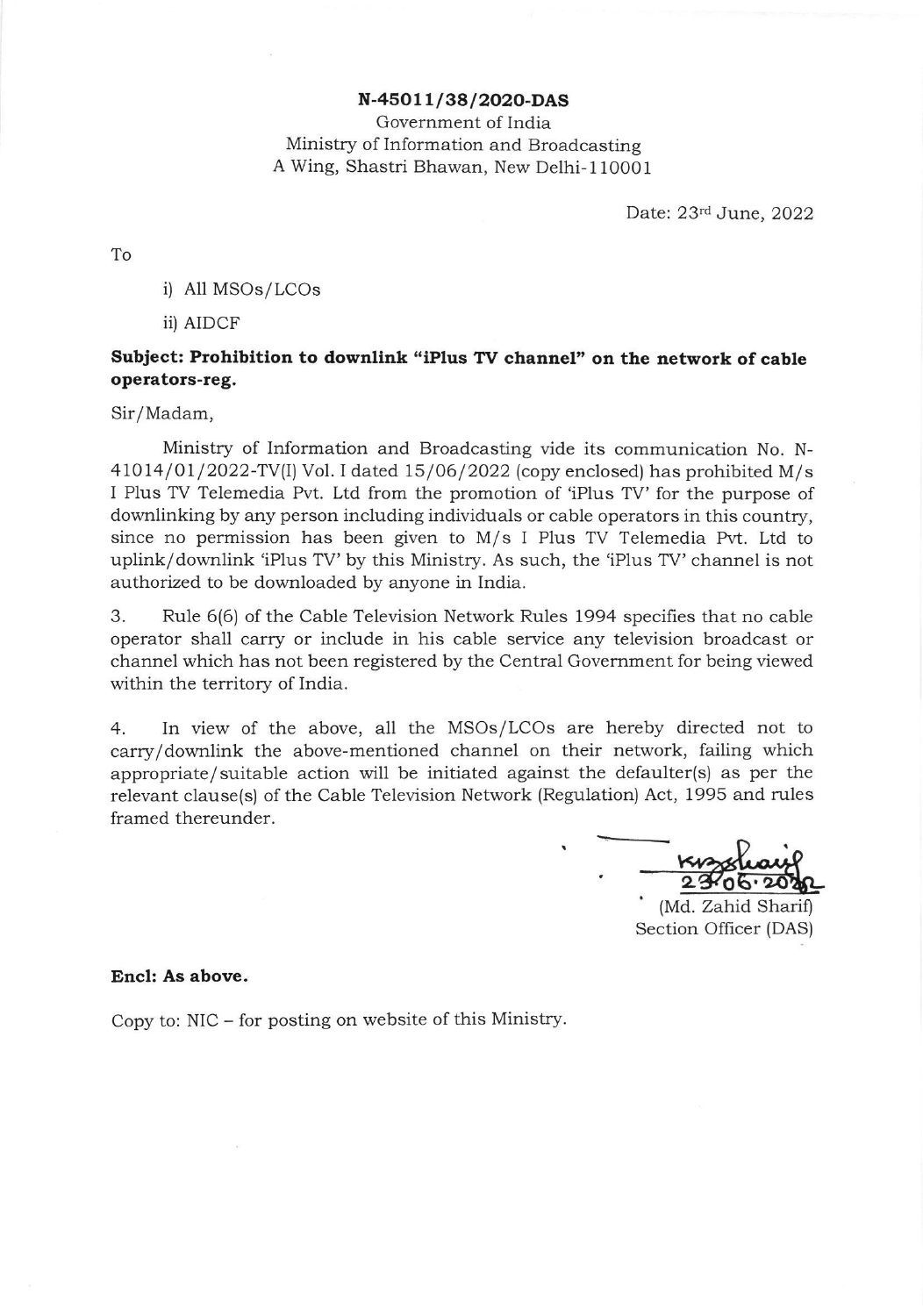## N-41014/01/2022-TV (I) Vol.I GOVERNMENT OF INDIA MINISTRY OF INFORMATION & BROADCASTING 'A' wing, Shastri Bhawan, New Delhi-110 001

Dated: 15.06.2022

The Managing Director, M/s. I-Plus Telemedia Pvt. Limited, 90 FT Road, Shop No.l, Khilji Housing Society Lokmanya Tilak Nagar, Sakinaka, Mumbai Maharashtra-400072. Email ID: info@iplustv.com

Subject: Appeal by M/s. I-Plus Telemedia Private Limited to downlink nonpermitted TV channels -reg.

Sir,

To

o

It has been observed that your company, namely, M/s. I Plus Telemedia Private limited is not a permission holder for uplinking and downlinking of private satellite TV Channels from Ministry of Information & Broadcasting. However, it is seen from website address i.e. https://www.iplusty.com of your company that the Company has made the following appeal to its users:

> " आप अपने केबल ऑपरेटर से आज ही आई प्लस टीवी की डिमांड करे या आप अपनी खुद की एक चार फ़ीट डिश इनस्टॉल करके देख सकते है और पूरी बिल्डिंग वालो को भी दिखा सकते है।"

2. Your website has indicated the following technical parameters for tuning the channel, namely, iPlus TV:

- i) Satellite: Intelsat <sup>20</sup>
- ii) Polarization: Horizontal
- iii) Downlink Frequency: 4149.5 MHz
- iv) Symbol Rate: 14.4 MSPS

3. In this regard attention is invited to the Policy Guidelines of Uplinking of Private Satellite TV Channels and downlinking of Private Satellite TV Channel, 2011 under which permission for uplinking and downlinking is granted to a TV channel in lndia. Accordingly,